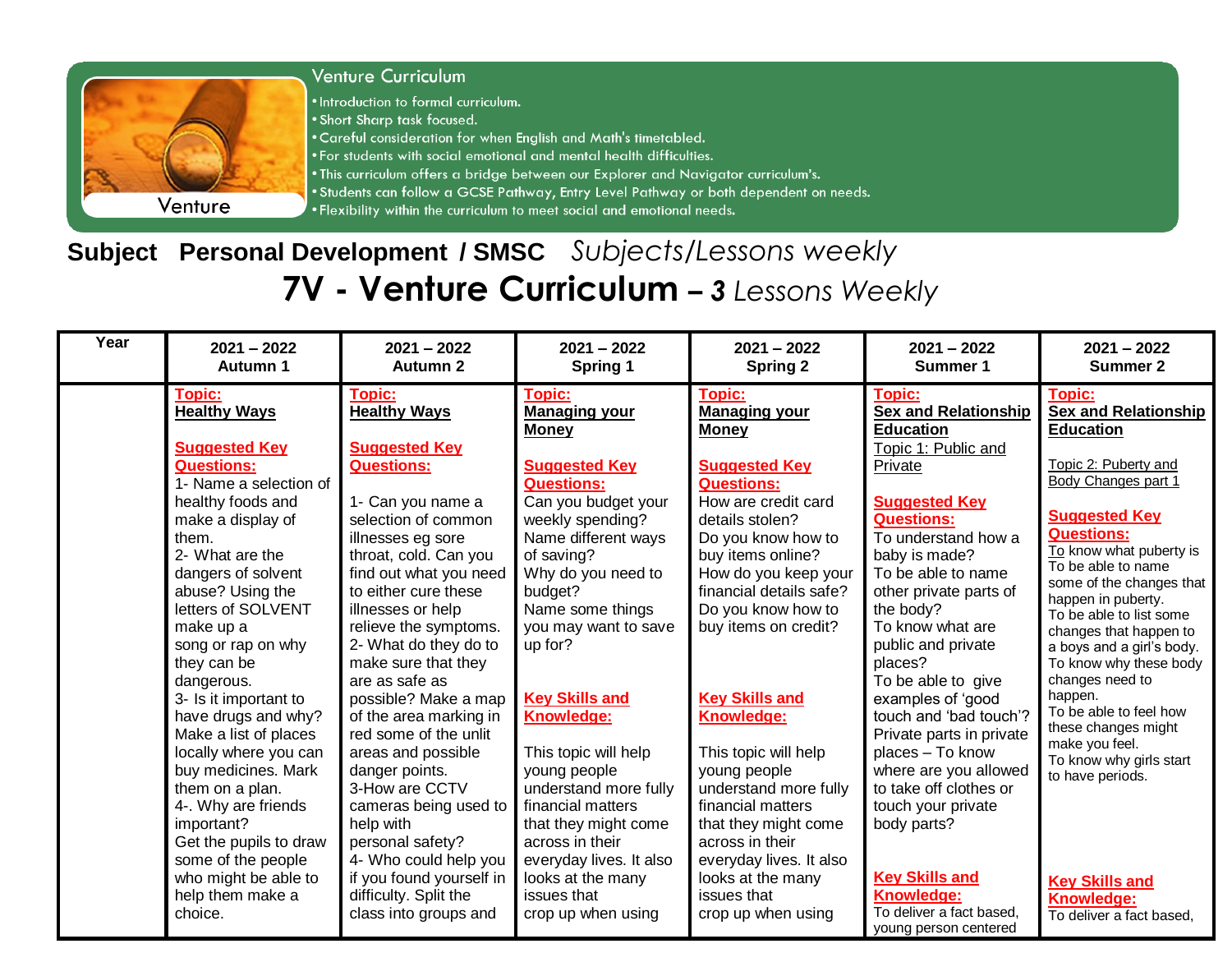| 5-. Do the pupils know   | get                      | the Internet. The           | the Internet. The           | comprehensive                                    | young person centered                            |
|--------------------------|--------------------------|-----------------------------|-----------------------------|--------------------------------------------------|--------------------------------------------------|
| anyone that smokes in    | each group to produce    | material will help build    | material will help build    | programme of sex and                             | comprehensive                                    |
| the school? Get them     | a short play about       | their confidence and        | their confi dence and       | relationships education.                         | programme of sex and                             |
| to make a set of         | someone who gets         | make them more              | make them more              | - To develop young<br>people's understanding     | relationships education.<br>- To develop young   |
| questions they could     | into difficulty and asks | aware of the world          | aware of the world          | of their own bodies and                          | people's understanding                           |
| ask people about         | for help.                | they live in.               | they live in.               | the changes to expect in                         | of their own bodies and                          |
| the dangers of           | 5-Discuss what five      |                             |                             | puberty, of different types                      | the                                              |
| smoking. Discuss         | rules pupils should      | What skills will            | What skills will            | of relationships and what                        | changes to expect in                             |
| whether or not people    | follow if they go out    | students develop?           | students develop?           | sex is, and to be aware                          | puberty, of different                            |
| should be allowed to     | with friends.            |                             |                             | of risks associated with                         | types of relationships                           |
| smoke at work.           | 6- What might too        | Teamwork: Students          | <b>Teamwork: Students</b>   | sex and how to protect                           | and                                              |
| 6- Why is swimming       | much alcohol might do    | develop the skills          | develop the skills          | themselves.                                      | what sex is, and to be                           |
| good for you?            | to you physically. Look  | necessary to work           | necessary to work           |                                                  | aware of risks associated<br>with sex and how to |
|                          | at some of the adverts   | effectively and             | effectively and             | What skills will                                 | protect themselves.                              |
|                          | produced to              | efficiently as part of a    | efficiently as part of a    | students develop?                                |                                                  |
|                          | promotealcoholic         | group.                      | group.                      |                                                  |                                                  |
| <b>Key Skills and</b>    | drinks? Now make up      |                             |                             | Teamwork: Students                               |                                                  |
| Knowledge:               | an advert on the         | <b>Discussion: Students</b> | <b>Discussion: Students</b> | develop the skills                               | What skills will                                 |
| This topic focuses on    | dangers of drinking.     | know how to talking         | know how to talking         | necessary to work                                | students develop?                                |
| the importance of        | Ask the pupils what      | about something in          | about something in          | effectively and                                  |                                                  |
| keeping healthy, how     | might happen if their    | order to reach a            | order to reach a            | efficiently as part of a                         | Teamwork: Students                               |
| your body works and      | parent or carer found    | decision or to              | decision or to              | group.                                           | develop the skills                               |
| the kind of              | that they had been       | exchange ideas in a         | exchange ideas in a         |                                                  | necessary to work                                |
| emotional changes        | drinking.                | civil manner.               | civil manner.               | <b>Discussion: Students</b>                      | effectively and                                  |
| that take place during   |                          |                             |                             | know how to talking                              | efficiently as part of a                         |
| puberty. It examines     | <b>Key Skills and</b>    | Debate: Students            | Debate: Students            | about something in                               | group.                                           |
| issues such as drugs,    | <b>Knowledge:</b>        | understand how to           | understand how to           | order to reach a                                 |                                                  |
| alcohol                  | This topic focuses on    | engage in an effective      | engage in an effective      | decision or to                                   | <b>Discussion: Students</b>                      |
| and smoking and the      | the importance of        | formal discussion on a      | formal discussion on a      | exchange ideas in a                              | know how to talking                              |
| importance of            | keeping healthy, how     | particular matter.          | particular matter.          | civil manner.                                    | about something in                               |
| developing a healthy     | your body works and      |                             |                             | Debate: Students                                 | order to reach a                                 |
| lifestyle. It looks at   | the kind of              | Questioning: Students       | Questioning: Students       |                                                  | decision or to                                   |
| how we use               | emotional changes        | know how to question        | know how to question        | understand how to                                | exchange ideas in a                              |
| safe drugs to cure       | that take place during   | so as to elicit             | so as to elicit             | engage in an effective<br>formal discussion on a | civil manner.                                    |
| illnesses and touches    | puberty. It examines     | information in a            | information in a            |                                                  |                                                  |
| on personal safety and   | issues such as drugs,    | manner which does           | manner which does           | particular matter.                               | Debate: Students                                 |
| who pupils should turn   | alcohol                  | not cause offence.          | not cause offence.          | Questioning: Students                            | understand how to                                |
| to if                    | and smoking and the      |                             |                             | know how to question                             | engage in an effective                           |
| they find themselves     | importance of            | Decision making:            | Decision making:            | so as to elicit                                  | formal discussion on a                           |
| in a threatening         | developing a healthy     | Students understand         | Students understand         | information in a                                 | particular matter.                               |
| situation.               | lifestyle. It looks at   | how to reach a              | how to reach a              | manner which does                                |                                                  |
|                          | how we use               | conclusion or               | conclusion or               | not cause offence.                               | Questioning: Students                            |
| What skills will         | safe drugs to cure       | resolution after            | resolution after            |                                                  | know how to question                             |
| students develop?        | illnesses and touches    | consideration of            | consideration of            | Decision making:                                 | so as to elicit                                  |
|                          | on personal safety and   | issues or facts.            | issues or facts.            | Students understand                              | information in a                                 |
| Teamwork: Students       | who pupils should turn   |                             |                             | how to reach a                                   | manner which does                                |
| develop the skills       | to if                    | Coping strategies:          | Coping strategies:          | conclusion or                                    | not cause offence.                               |
| necessary to work        | they find themselves     | Students develop the        | Students develop the        | resolution after                                 |                                                  |
| effectively and          | in a threatening         | skills required to deal     | skills required to deal     | consideration of                                 | Decision making:                                 |
| efficiently as part of a | situation.               | effectively with            | effectively with            |                                                  | Students understand                              |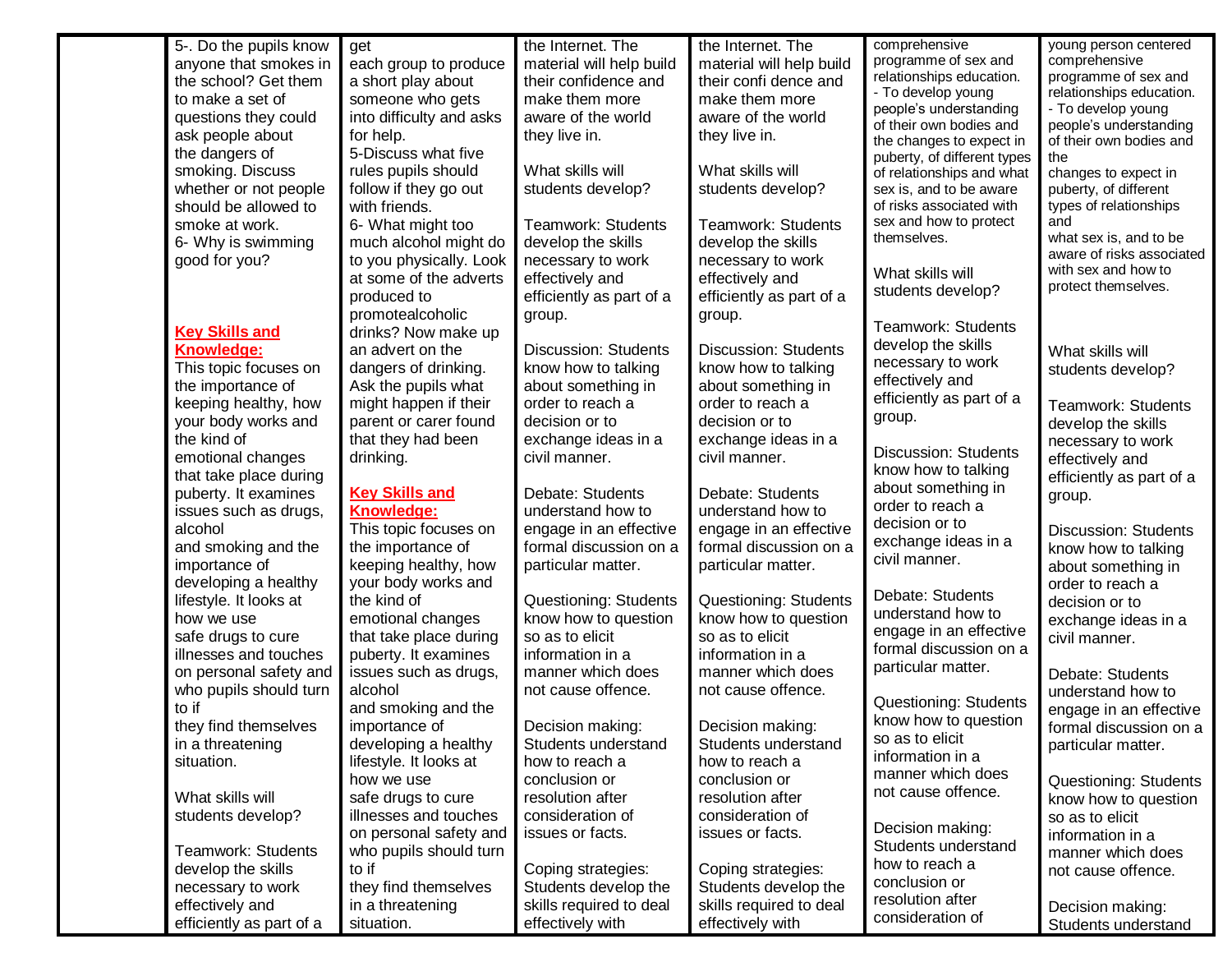| group.                      |                              | difficulties including | difficulties including | issues or facts.        | how to reach a          |
|-----------------------------|------------------------------|------------------------|------------------------|-------------------------|-------------------------|
|                             | What skills will             | stress and anxiety.    | stress and anxiety.    |                         | conclusion or           |
| <b>Discussion: Students</b> | students develop?            |                        |                        | Coping strategies:      | resolution after        |
| know how to talking         |                              |                        |                        | Students develop the    | consideration of        |
| about something in          | Teamwork: Students           |                        |                        | skills required to deal | issues or facts.        |
| order to reach a            | develop the skills           |                        |                        | effectively with        |                         |
| decision or to              | necessary to work            |                        |                        | difficulties including  | Coping strategies:      |
| exchange ideas in a         | effectively and              |                        |                        | stress and anxiety.     | Students develop the    |
| civil manner.               | efficiently as part of a     |                        |                        |                         | skills required to deal |
|                             | group.                       |                        |                        |                         | effectively with        |
| Debate: Students            |                              |                        |                        |                         | difficulties including  |
| understand how to           | <b>Discussion: Students</b>  |                        |                        |                         | stress and anxiety.     |
| engage in an effective      | know how to talking          |                        |                        |                         |                         |
| formal discussion on a      | about something in           |                        |                        |                         |                         |
| particular matter.          | order to reach a             |                        |                        |                         |                         |
|                             | decision or to               |                        |                        |                         |                         |
| Questioning: Students       | exchange ideas in a          |                        |                        |                         |                         |
| know how to question        | civil manner.                |                        |                        |                         |                         |
| so as to elicit             |                              |                        |                        |                         |                         |
| information in a            | Debate: Students             |                        |                        |                         |                         |
| manner which does           | understand how to            |                        |                        |                         |                         |
| not cause offence.          | engage in an effective       |                        |                        |                         |                         |
|                             | formal discussion on a       |                        |                        |                         |                         |
| Decision making:            | particular matter.           |                        |                        |                         |                         |
| Students understand         |                              |                        |                        |                         |                         |
| how to reach a              | <b>Questioning: Students</b> |                        |                        |                         |                         |
| conclusion or               | know how to question         |                        |                        |                         |                         |
| resolution after            | so as to elicit              |                        |                        |                         |                         |
| consideration of            | information in a             |                        |                        |                         |                         |
| issues or facts.            | manner which does            |                        |                        |                         |                         |
|                             | not cause offence.           |                        |                        |                         |                         |
| Coping strategies:          |                              |                        |                        |                         |                         |
| Students develop the        | Decision making:             |                        |                        |                         |                         |
| skills required to deal     | Students understand          |                        |                        |                         |                         |
| effectively with            | how to reach a               |                        |                        |                         |                         |
| difficulties including      | conclusion or                |                        |                        |                         |                         |
| stress and anxiety.         | resolution after             |                        |                        |                         |                         |
|                             | consideration of             |                        |                        |                         |                         |
|                             | issues or facts.             |                        |                        |                         |                         |
|                             |                              |                        |                        |                         |                         |
|                             | Coping strategies:           |                        |                        |                         |                         |
|                             | Students develop the         |                        |                        |                         |                         |
|                             | skills required to deal      |                        |                        |                         |                         |
|                             | effectively with             |                        |                        |                         |                         |
|                             | difficulties including       |                        |                        |                         |                         |
|                             | stress and anxiety.          |                        |                        |                         |                         |
|                             |                              |                        |                        |                         |                         |
|                             |                              |                        |                        |                         |                         |
|                             |                              |                        |                        |                         |                         |
|                             |                              |                        |                        |                         |                         |